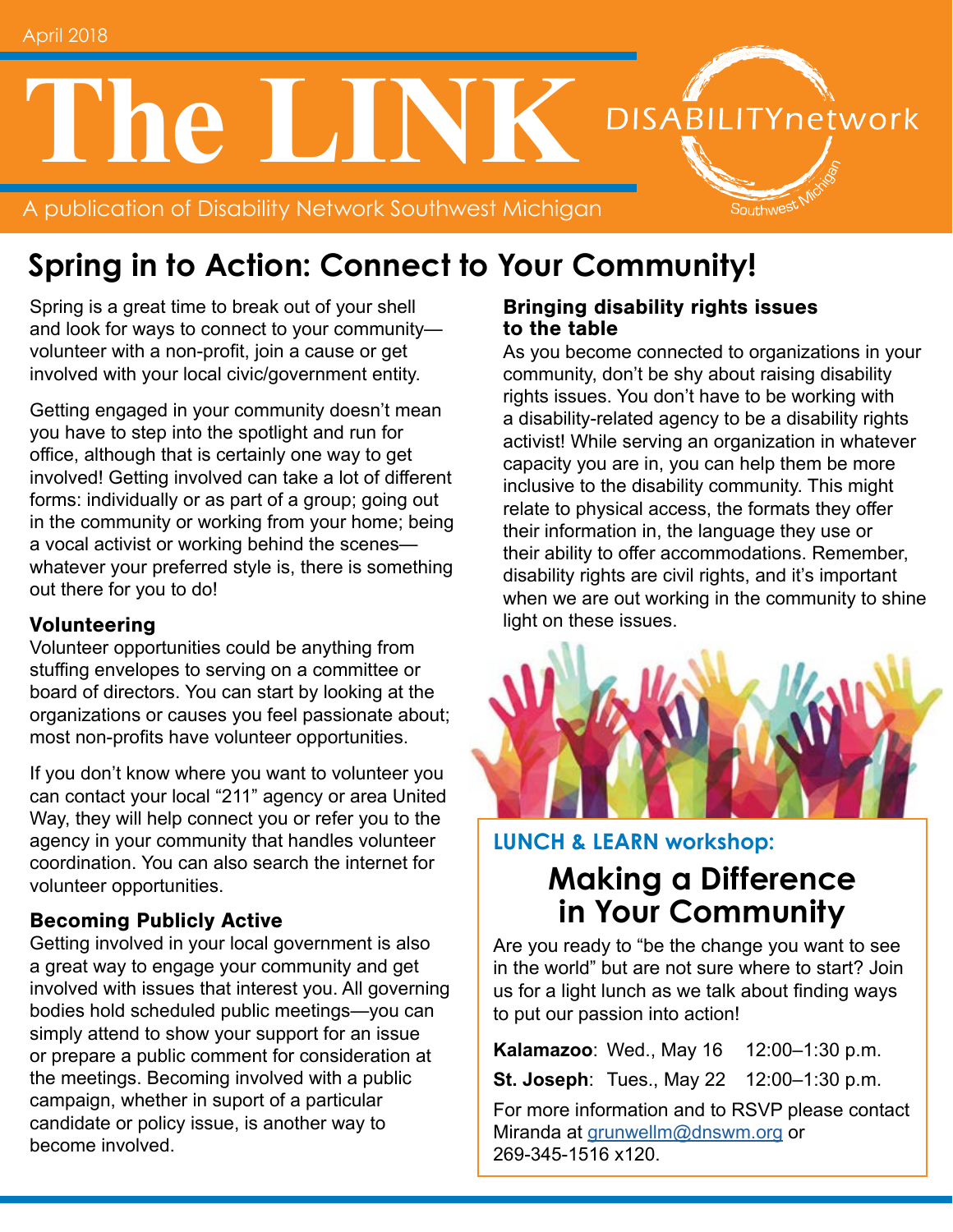# **WORKSHOP: RISE UP! Disability Resistance, History & Pride**

Many of us in the disability community are unaware of the depth of our culture and history and feel shame and stigma instead of pride around our disability identities. Family, friends and human service professionals also have a lack of knowledge of disability history and struggle to find ways to



support our journey to disability pride. Let's change that!

Disability Network has partnered with Van Buren Intermediate School District to present this workshop to raise awareness of disability rights and pride! Everyone is welcome to join us for a light breakfast with discussion and activities that promote knowledge of disability history and support the journey to disability pride.

**Tuesday, May 15 9:00–11:00 a.m. John H. Dominguez Special Services Building 701 South Paw Paw Street, Lawrence**

This workshop is free; however, we ask that you pre-register with Miranda at [grunwellm@dnswm.org](mailto:grunwellm%40dnswm.org?subject=) or 269-345-1516 x120.

For more information, visit our website at [www.dnswm.org](http://www.dnswm.org/rise-up-disability-resistance-history-pride/).

# **Annual ADA Celebration Scheduled for July 27th**

Mark your calendars and join us for a celebration of the twenty-eighth anniversary of the Americans with Disabilities Act on Friday, July 27 from 11:30 a.m. to 1:30 p.m. We are hosting a community-wide event at our Kalamazoo office, including a free

lunch, awards, and speakers. We invite all community members and organizations to join us!



#### Our Publications:

The LINK is our quarterly newsletter, available in printed format or emailed in electronic format.

Disability Digest is a monthly e-newsletter focused on Disability Rights issues and upcoming Disability Network happenings. Available in electronic format only.

You can sign up online for our publications at www.dnswm.org, or contact Dale at [abbottd@dnswm.org](mailto:abbottd%40dnswm.org?subject=) or (269) 345-1516 x123.

Current and past issues of our publications are available on our website at [www.dnswm.org.](http://www.dnswm.org/)

This newsletter is available in alternative format upon request.

#### Support Our Work:

You can help support the work we do with a taxdeductible donation to Disability Network. Visit our website to donate online or call Kristen at (269) 345-1516 x119.

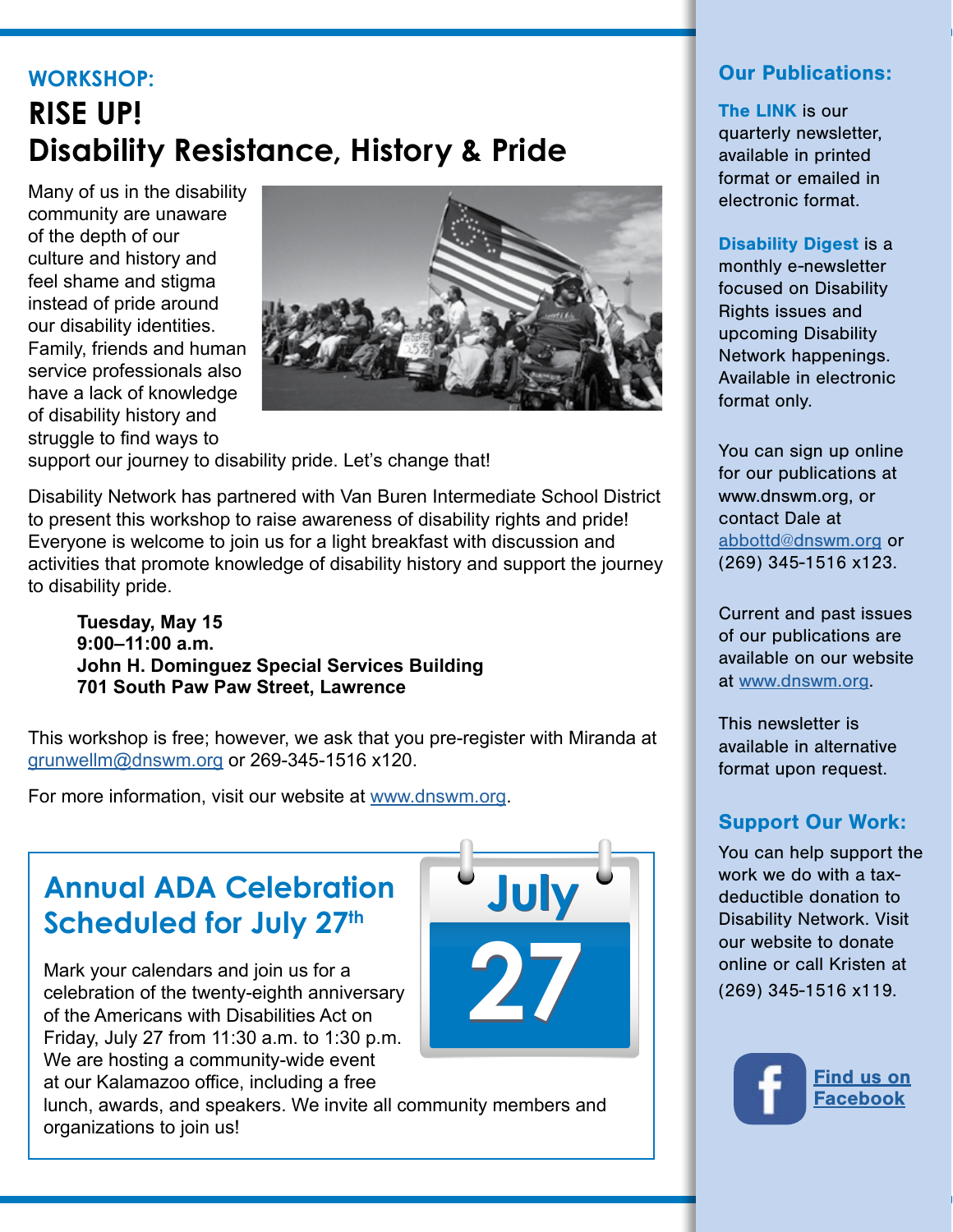#### Disability Network Southwest Michigan

Serving 8 counties in Southwest Michigan:

> **BARRY BERRIEN BRANCH CALHOUN CASS** KALAMAZOO ST. JOSEPH VAN BUREN

#### Office Locations:

517 E. Crosstown Pkwy Kalamazoo, MI 49001 (269) 345-1516

2900 Lakeview Avenue St. Joseph, MI 49085 (269) 985-0111

For the accessibility and well-being of our employees and visitors, Disability Network Southwest Michigan is a fragrance-free office. Please do not wear perfume, cologne or other scented products when visiting.

#### Mission Statement:

We educate and connect people with disabilities to resources while advocating social change.

#### Vision Statement:

Our vision is a community that values disability as human diversity, free of attitudinal barriers, where all people benefit with full access and inclusion.

## **Advocacy Academy:**  Preparing the next generation of disability rights activist

We are currently accepting applications for this year's Advocacy Academy. We are seeking six individuals between the ages of 16–29 to form our 2018 Advocacy Academy team. This is an 8-week paid summer job in our Kalamazoo office.

Participants will choose a disability advocacy issue to learn about and then create an advocacy campaign around that issue. Advocacy Academy is an opportunity to learn advanced advocacy and leadership skills while doing meaningful work in the Disability Rights Movement! Advocacy Academy also provides valuable experience and training which can be



*Advocacy Academy team visiting the Michigan State Capitol in Lansing.*

applied to other life experiences. Many of our previous participants have received employment recommendations based on their performance during Advocacy Academy.

For more information or to apply for this year's Advocacy Academy, go to Advocacy & Education in the Services area of our website ([www.dnswm.org](http://www.dnswm.org/services_menu/advocacy-education/advocacy-academy/)) or contact Miranda at [grunwellm@dnswm.org](mailto:grunwellm%40dnswm.org?subject=) or 269-345-1516 x120.



## **Say YES to Seniors in Kalamazoo County!**

Disability Network Southwest Michigan is a proud partner on the Senior Millage Planning Committee in Kalamazoo County. Kalamazoo is one of only ten counties in the state of Michigan that does not have a senior millage–what does that say about the way we

care for the elderly in our community? After tireless work with the County Commission, the Senior Millage Planning Committee has successfully gotten the Senior Millage on the ballot for the August 7 election.

The proposed millage would be used to support in-home and community services. This encompasses basic needs, such as home safety & repair (including ramps), home delivered meals, and in-home care services. Successful passage of this millage would make a significant difference in keeping seniors safe and living independently in their own homes.

If you live in Kalamazoo County, be sure to get out and vote on August 7 to support independent living and the needs of seniors in our community!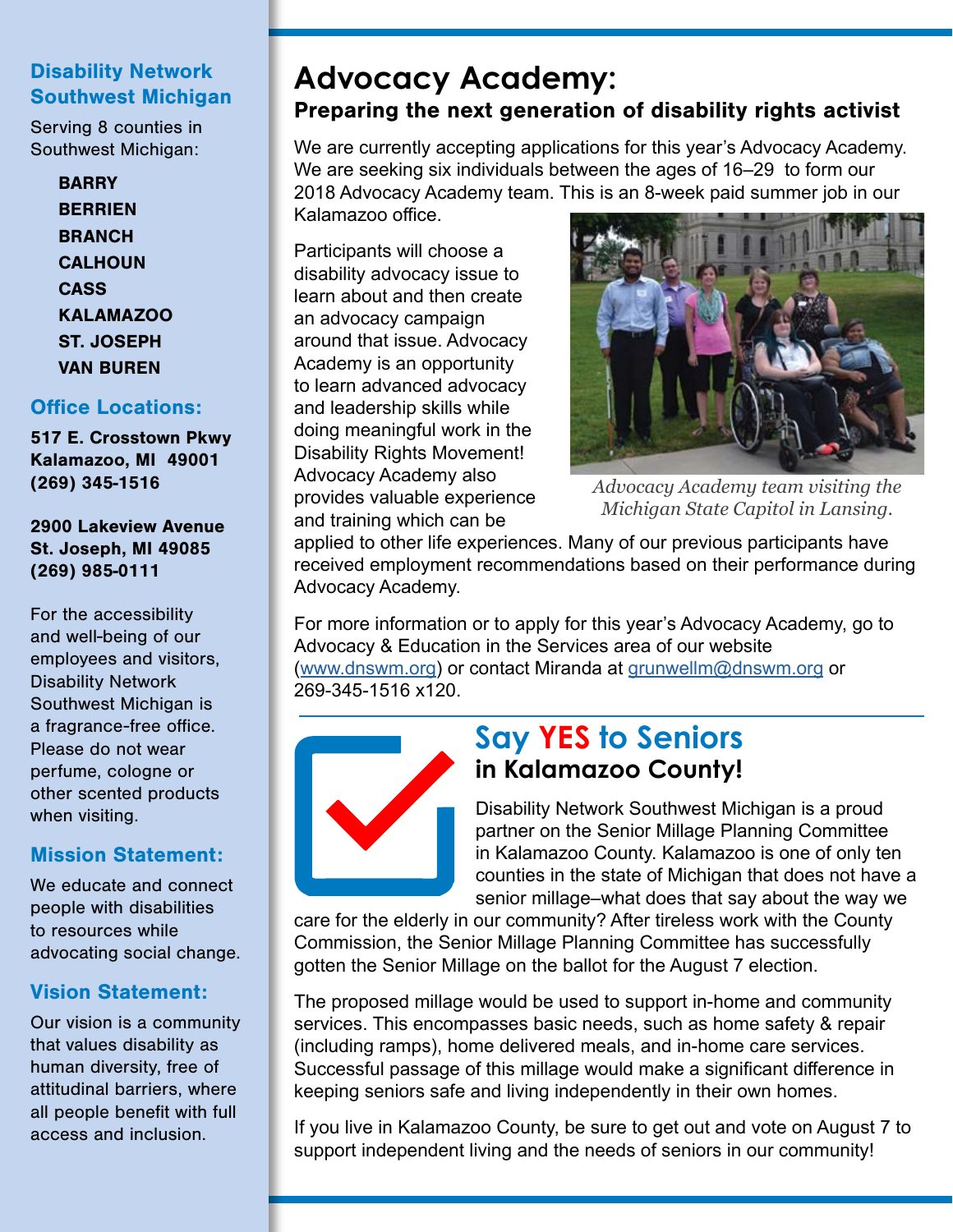# **Youth in Transition Programs Are a Big Success**

Disability Network Southwest Michigan offers a number of programs centered on providing valuable training and experience to youth and young adults with disabilities, whether they are transitioning to employment or continuing their education. In the past year, we have worked in nearly half the high schools throughout our region and have assisted youth in all eight counties we represent.

Our Independent Living staff provide training programs to assist students with disabilities transition to postsecondary school, whether it be college or a trade school. Moving from a familiar high school environment to a post-secondary school can bring a new set of expectations and stresses. We work with students to help them learn how to ask for accommodations and establish routines that will make their school experience successful.

We also offer school-to-work training programs for young adults with disabilities in both group and individual settings within schools. The curriculum focuses on pre-employment training services aimed at getting students ready to enter the working world; topics include career exploration, employment soft skills, self-advocacy and financial literacy & budgeting.

# **Charting the Course: Meet Bradley**

Bradley, a young man who is autistic, was referred to Disability Network by a concerned family member. He was facing significant challenges living at home and wanted to gain some independence. Our staff worked with Bradley to help him find his own apartment and work on his independent living skills.

Disability Network staff encouraged Bradley to enroll in Project Search to gain employment training and experience. Project Search is a business-led school-to-work program that takes place entirely at the workplace to provide a seamless combination of classroom instruction, career exploration, and hands-on training. As a partner in Project Search, our staff continued working with Bradley to overcome barriers to successful employment. Staff provided independent living skills training, including



*Staff member, Jackie Curtis, working with Bradley to complete his new-hire paperwork.*

transportation and soft-skills training to help him understand the expectation of a work environment.

Bradley did such a great job during his Project Search training at Lakeland Hospital, they hired him as a permanent employee at the end of the program.



Our partnership in Project Search is one way Disability Network helps prepare young adults with disabilities for their path forward. At Disability Network Southwest Michigan, we are helping people with disabilities chart their course to increased independence in a more inclusive community. We cannot do this important work without your support. To learn more about our programs and services, visit our website at [www.dnswm.org](http://www.dnswm.org/about-us/our-stories/) or find us on Facebook.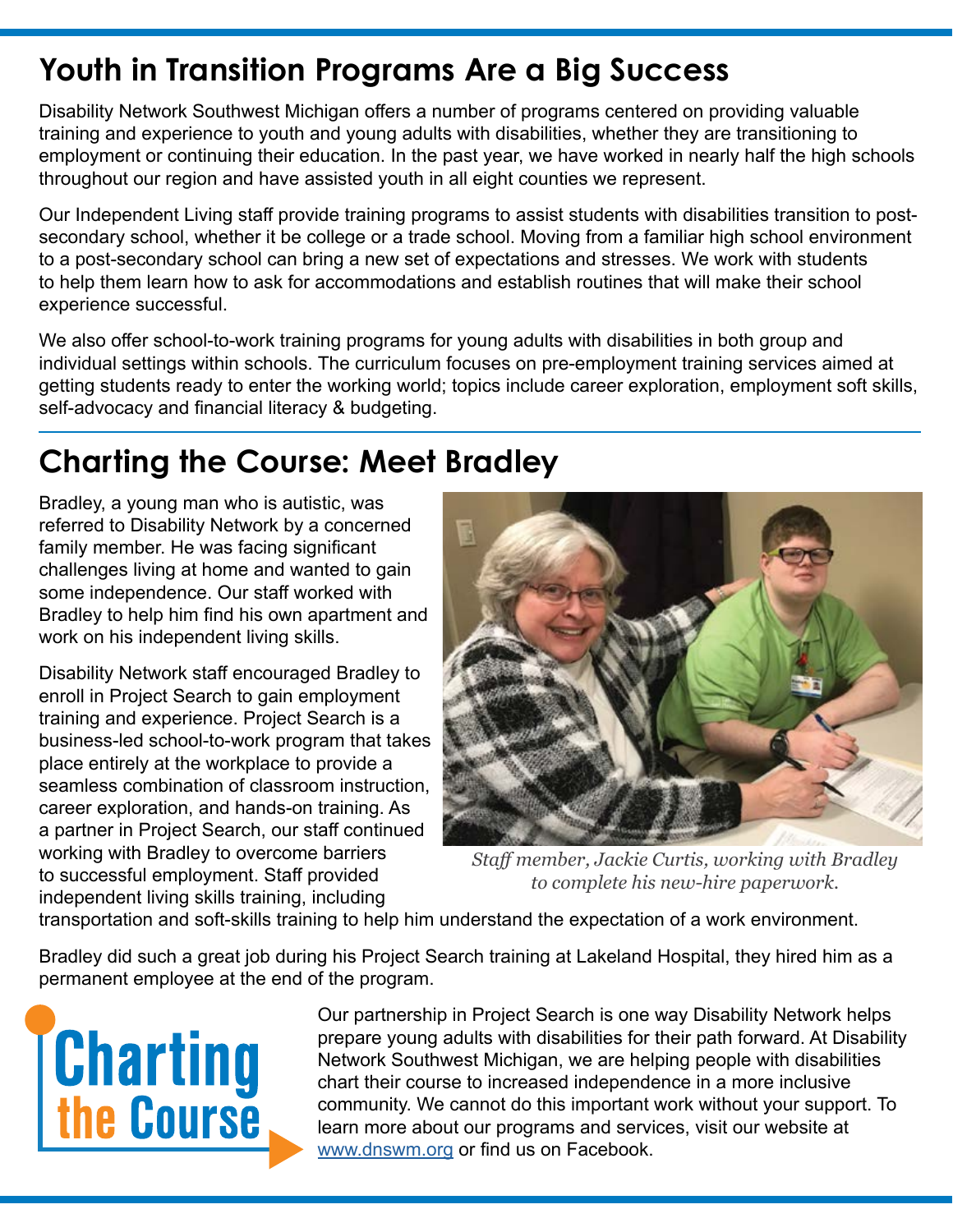#### **LUNCH+LEARN+MOVIE**

# **Dina**

Join us for lunch and a movie in either Kalamazoo or St. Joseph. We will be watching the film *Dina*. While juggling all the decisions that come along with planning a wedding, Dina, an autistic woman, faces her fiancé and impending in-laws with head-on directness that makes her who she is. Note: this film is a real-life documentary that deals with mature content.

> In **Kalamazoo**: Wednesday, April 18 12:00 –2:30 p.m. In **St. Joseph**: Tuesday, April 24 12:00–2:30 p.m.

**For more information and to RSVP,** please contact Miranda at [grunwellm@dnswm.org](mailto:grunwellm%40dnswm.org?subject=) or 269-345-1516 x120.

## **NEW WORKSHOP! DO'S & DON'TS: Assistance Animals**

There is a lot of confusion about what qualifies as a Service Animal and how they differ from Emotional Support Animals. There are specific laws regarding what type of assistance animals are allowed in different places and whether an establishment can deny access to an assistance animal. Join us to learn more!

| In Kalamazoo: Friday, April 27 |                                 | $3:00-4:30$ p.m. |
|--------------------------------|---------------------------------|------------------|
|                                | In St. Joseph: Monday, April 30 | $3:00-4:30$ p.m. |

**For more information and to RSVP,** please contact Miranda at [grunwellm@dnswm.org](mailto:grunwellm%40dnswm.org?subject=) or 269-345-1516 x120.

### **LUNCHTIME BOOK CLUB**

#### **Lottery** by Patricia Wood

Money isn't the same as treasure, and IQ isn't the same as smarts! Perry L. Crandall knows what it's like to be an outsider. With an IQ of 76, he's an easy mark. Before his grandmother died, she armed Perry well with what he'd need to know: the importance of words and writing things down and how to play the lottery. Most important, she taught him whom to trust—a crucial lesson for Perry when he wins the multimillion-dollar jackpot. As his family descends, moving in on his fortune, his fate, and his few true friends, he has a lesson for them never, ever underestimate Perry Crandall.

## **Wednesday, May 2, 12:00 noon–1:30 PM Meets in both our Kalamazoo & St. Joseph offices**

#### **RSVP:**

**Kalamazoo –** Leatrice: [fullertonl@dnswm.org](mailto:fullertonl%40dnswm.org?subject=) or (269) 345-1516 x118 **St. Joseph –** Cindy: [grayc@dnswm.org](mailto:grayc%40dnswm.org?subject=) or (269) 985-0111

For more information about the Lunchtime Book Club, visit [www.dnswm.org/connect/book-club](http://www.dnswm.org/connect/book-club/).